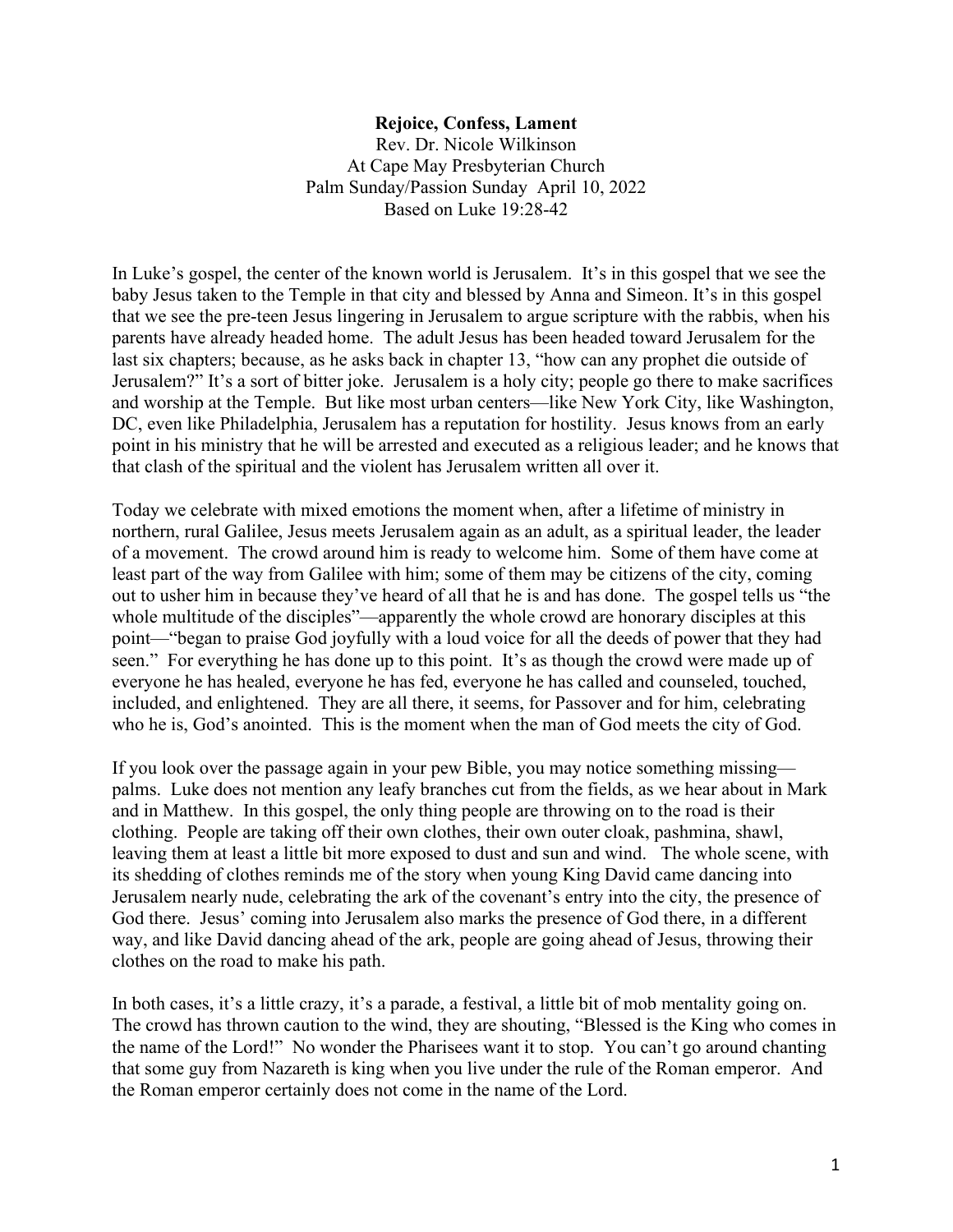The biblical scholar Marcus Borg pointed out that there would have been a Roman procession at the festival of Passover. Pilate would have ridden in on a great horse, surrounded by an armed guard, in order both to display the grandeur of Rome and to make clear to the crowds who had come in for Passover—remember who is in charge.

But the crowd that is paving the road for Jesus, Jesus who rides a unbroken colt rather than a great horse, they *have* forgotten who is in charge. They have forgotten Pilate and his armed guard; they have forgotten the looming power of Rome. The Pharisees have not forgotten—they may not like living in fear of Rome, but they do like living. They tell Jesus, make it stop. Especially, you'd better make them stop calling you a king, make them be quiet. Quiet is so much safer, the dispersal of crowds is so much less likely to lead to violence and Roman intervention. Make it stop. But Jesus essentially responds that he can't. "If they were silent, the stones themselves would shout," he says. There is no stopping this moment, this energy—it has to burst out, somehow, in loud chanting, in song.

What Jesus brings to the common people of Palestine, in his very being, in everything he does and says, what he brings is what, above all things, the Romans do not want this occupied people to have. Hope.

Remember that as Jesus enters the city it is almost Passover. The festival for which they are all in Jerusalem is the festival of the people's liberation from slavery, their physical salvation and their escape from a nation that was trying to wipe them out. Surely amid the chanting and the singing, they are hoping for, dreaming of, and even experiencing a political and social reversal, freedom for the slave and the debtor and the prisoner. This is the hope of the day, of the shouting, the hope we still feel—a better day is at hand, a different world has begun.

Sadly, the crowd is more hopeful than the man on the donkey. They rejoice that the power of his love has come to the center of power. But when Jesus catches sight of the city, he does not sing. He does not exult in his own transformative power. He does not even preach. He weeps. If only you understood peace, he laments. But you don't. The crowd is euphoric, drunk with the moment, but Jesus knows that the world is not remade with one morning's parade. Ahead of them lies the Roman garrison and the fear it inspires, the Temple hierarchy who cling to their old ways of surviving, a city where what is possible has seemed to shrink and harden with every passing year. I imagine that if Jesus were to stand overlooking Philadelphia, he might shed tears there as well.

What Jesus knows, that the crowd does not understand, is this: the kingdom of God is not accomplished in one joyous parade. To right the wrongs, to iron out the wrinkles of corruption and greed, to make the rough places plain, it will take more sacrifice and more work than the giving up of a pashmina. There will be betrayal and suffering and death, before we get to the Easter dawn.

The kingdom of God, having bloomed for a day on that road into Jerusalem, will seem to wilt and disappear within the day. Jesus, who seems on this day to have the power to lift up the downtrodden, will himself be crucified, dead, and buried.